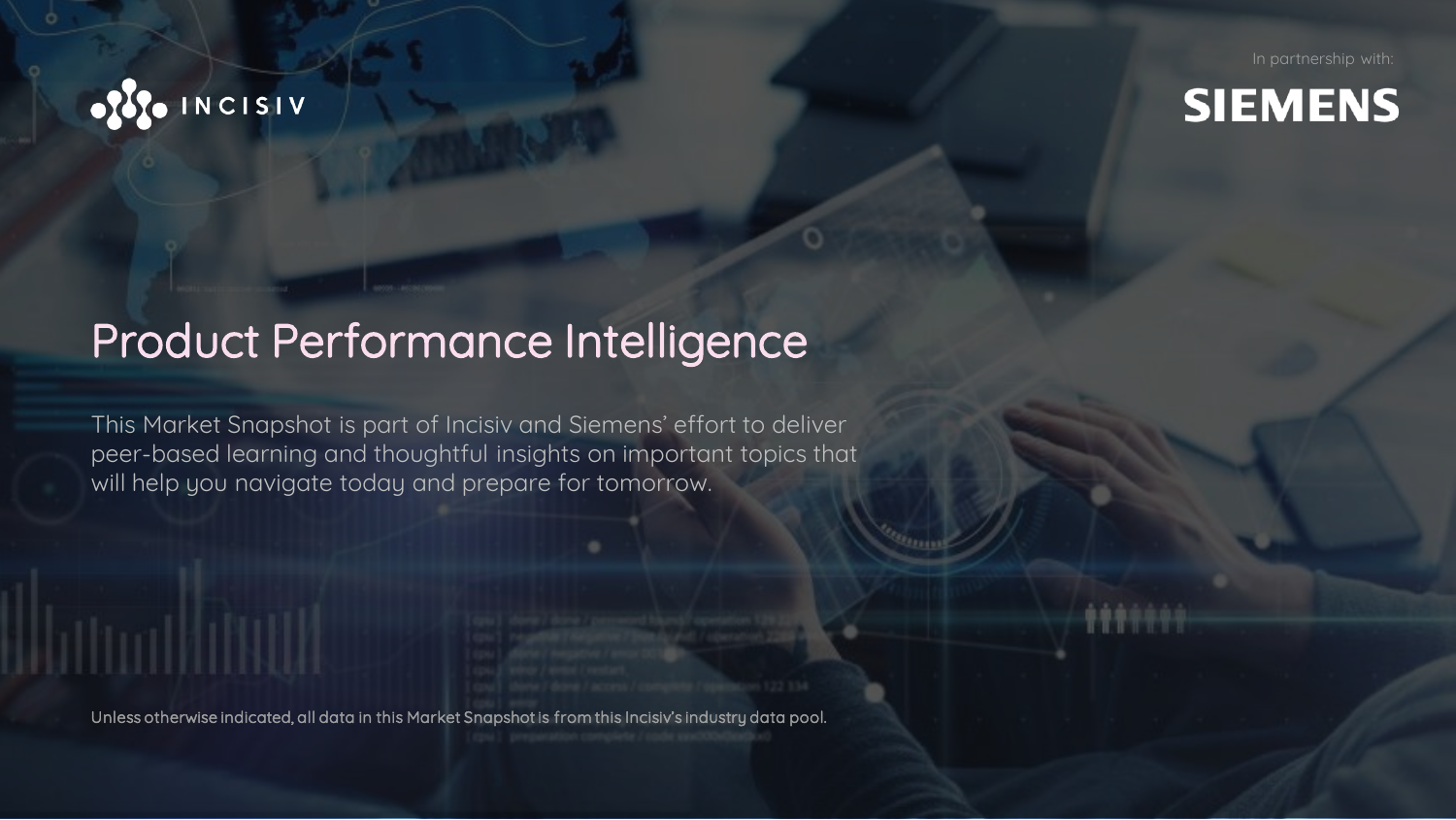Product Performance is the bedrock on which a brand is built. It not only helps companies understand the performance of products but also helps analyze performance in an external environment and forms input for product evolution.

- More than 65% of enterprises have adopted Smart Products.
- By 2023, there will be 15 Million connected devices. 48% of these will be smart home appliances.

Continuous monitoring of Product Performance and using that as an input for product evolution results in big wins:

- Up-to 20% Improvement in Customer Satisfaction (NPS)
- Up-to 30% reduction in customer attrition
- Up-to 10% reduction in operating cost
- Up-to 18% increase in usable product life

In today's complex global value chain, products are being transformed rapidly so that they don't operate in isolation enabling manufactures to receive proactive performance feedback

## From a strategic point of view, interconnected products can be constantly improved using an agile development model making them customer-centric

Manufacturers are transforming their products using sensors, technology, and data storage cloud capabilities. The traditional concept of building products and then forgetting about them until the service period is changing. Manufacturers no longer depend on fixed service cycles to analyze their products and are now looking to incorporate real-time customer feedback into their design and development cycle.

## Evolution of Product Performance

Sell a product, react to customer complaints when a product breaks down, an offline feedback mechanism.

> • Low customer satisfaction. Average user experience.

Delaued feedback for product

Customer churn.

improvement.

Prevent breakdowns and avoid service delays using digital sensors in the product.

## **Outcomes**

- Improved customer satisfaction.
- Improved user experience.
- Reduced after-sales cost.
- Real-time performance tracking.

## Traditionally: Reactive Current: Active Now to Future: Pro-Active

Use product performance data as an input to improve product design and performance

- High customer satisfaction.
- Low customer attrition.
- Reduced operating cost.
- Integrated performance tracking and product evolution.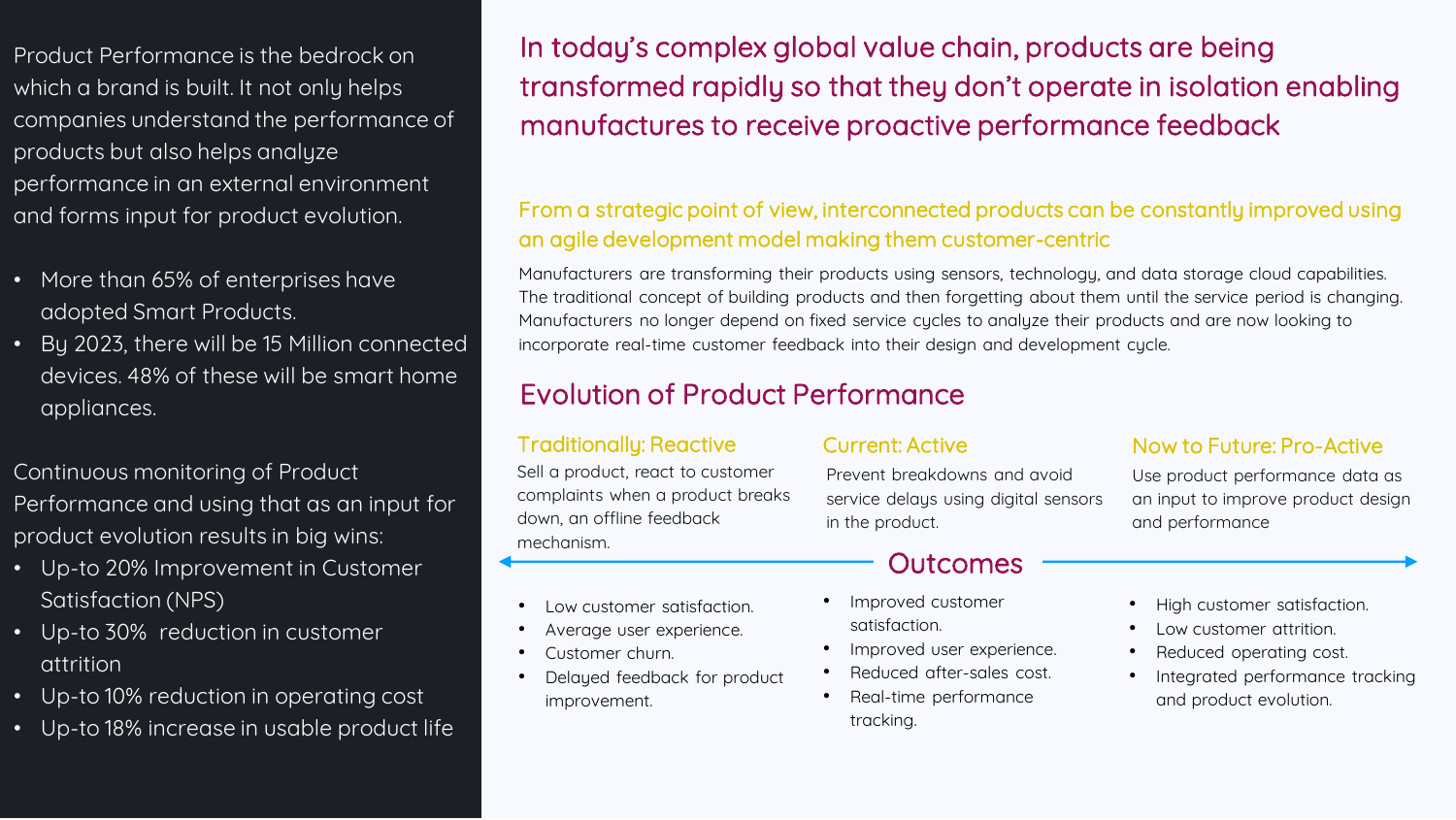Introducing measuring and monitoring technology into products through sensors allows the product to send data to the cloud, which can then be accessed remotely by the manufacturer. It enables devices to stay connected all the time.

- During the COVID pandemic, 84% of businesses felt that introducing IoT in order to create Smart Products was a key factor in successfully running their business.
- Smart home products market which includes automation systems like lighting and appliances is expected to reach \$53 billion by 2022.
- Smart Home Products have a global penetration rate of 21.2%.(2021).

## Companies are increasingly investing in converting their products into 'Smart Devices' for proactive performance analysis and to deliver high-performance products

By introducing sensors into products, companies can gather real-time data on the performance of a product. Cloud Computing enables efficient storage, management, and provision of this real-time data. Analusis of the data can help increase customer service efficiencu and improve product design and the development of customer-centric products.

## Continuous Product Development



By gathering data on how consumers use products, companies can detect flaws in their designs and incorporate constant feedback to design customer-centric products that address real-life problems.

## Predictive and Prescriptive Product Maintenance



Data from connected IoT devices is collected and directly stored in the cloud. Cloud enables the analysis of real-time data to identify operational issues in advance. The information gathered is then used to solve problems before they occur, thereby increasing service efficiency.

## Product Lifecycle Management



Product performance analysis can be used to understand how customers really use products. Their needs and usage habits can be monitored, and feedback incorporated into new product development cucles.

## After Sales Service and Communication



Companies can send service reminders to customers by analyzing performance data stored on the Cloud. User data can be securely stored and analyzed to recommend future actions to increase customer engagement.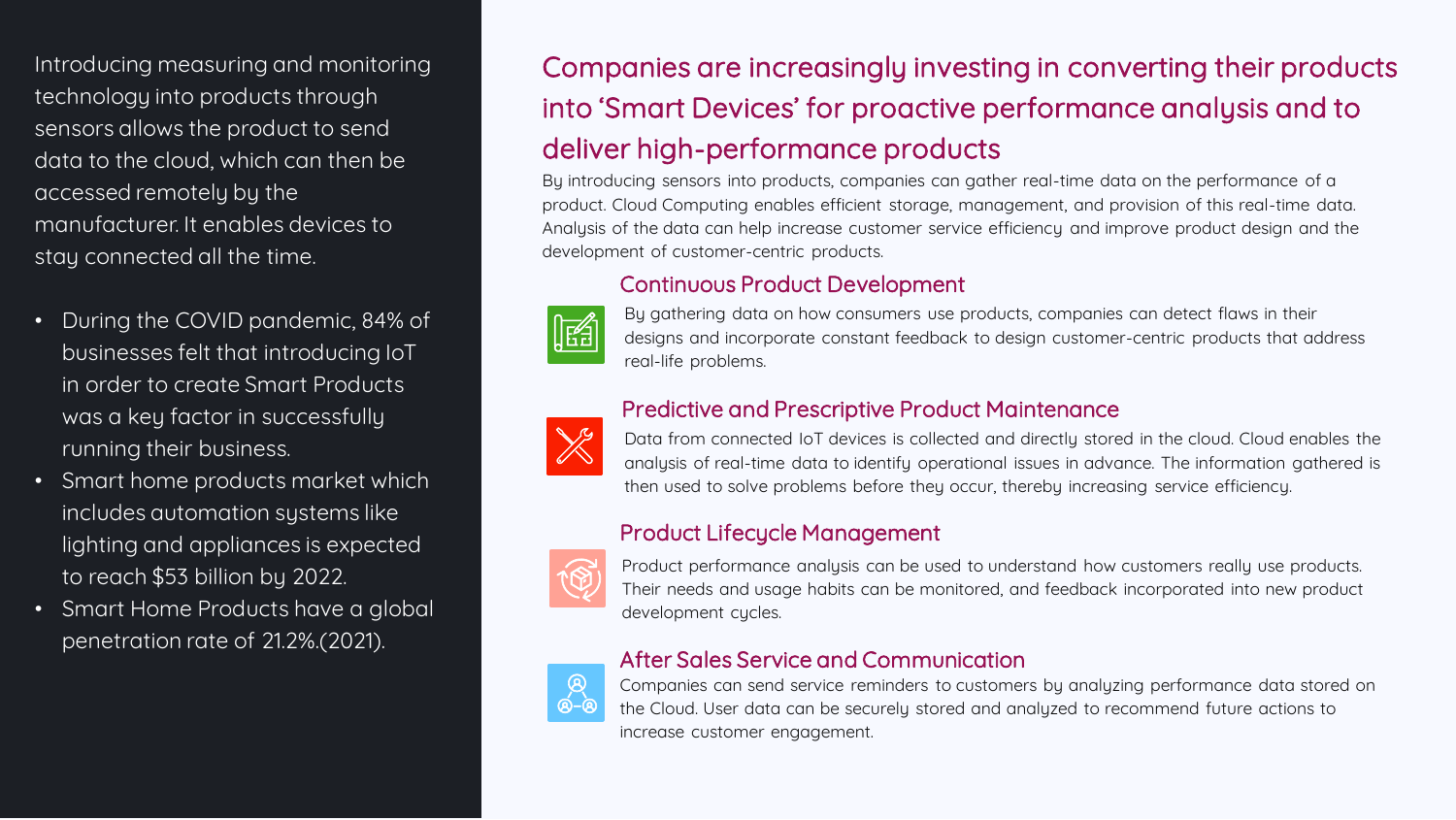## #1 Continuous Product Development: Integrating customer needs into product design

Nowadays, most consumers interact with more than one connected product simultaneously and sequentially. Designers should design products with multi-level customer journeys in mind while focusing on seamless interoperability. With real time performance data analysis, designs can be altered throughout the product life cycle.

Customer-centric product design begins with customer usage data. This data helps designers conceptualize product design with research to ensure that the right customer problems are being solved. Data gathered on the following can be used to improve product design

- Peak product usage times and duration of use.
- Top customer queries and product functionalities used.
- Any problems encountered during product usage.



#### **Challenge**

With the increasing competition in the Washing Machine industry(China), the price was no longer the differentiation factor. As a result, manufacturers were looking to design products that are comfortable and reliable for consumers.

### Problem Analysis

Little Swan installed sensors in its washing machine to understand

- Causes of excessive vibration in the machine.
- Identify the most important and influential factors that cause noise.
- Analyze data to find ways to improve product design.



### **Result**

- Data analysis helped in product redesign by improving spring reinforcing elements.
- Vibrations reduced by 50%.
- Noise was reduced by 3 Decibels.

"The core competitiveness of washing machines lies in precisely grasping consumer requirements. 'Quiet,' 'durable,' 'stable,' and 'energy-efficient' are the technical targets that are continuously pursued by Little Swan. In this process, the Simcenter Testlab solution from Siemens PLM Software plays an important role."

- Gu Chaolin,Chief Engineer of Performance Development, R&D Little Swan

Empathizing with customers by understanding the role product usage plays at the core of their daily lives in the context of each moment and state of mind sparks new product design ideas and innovation.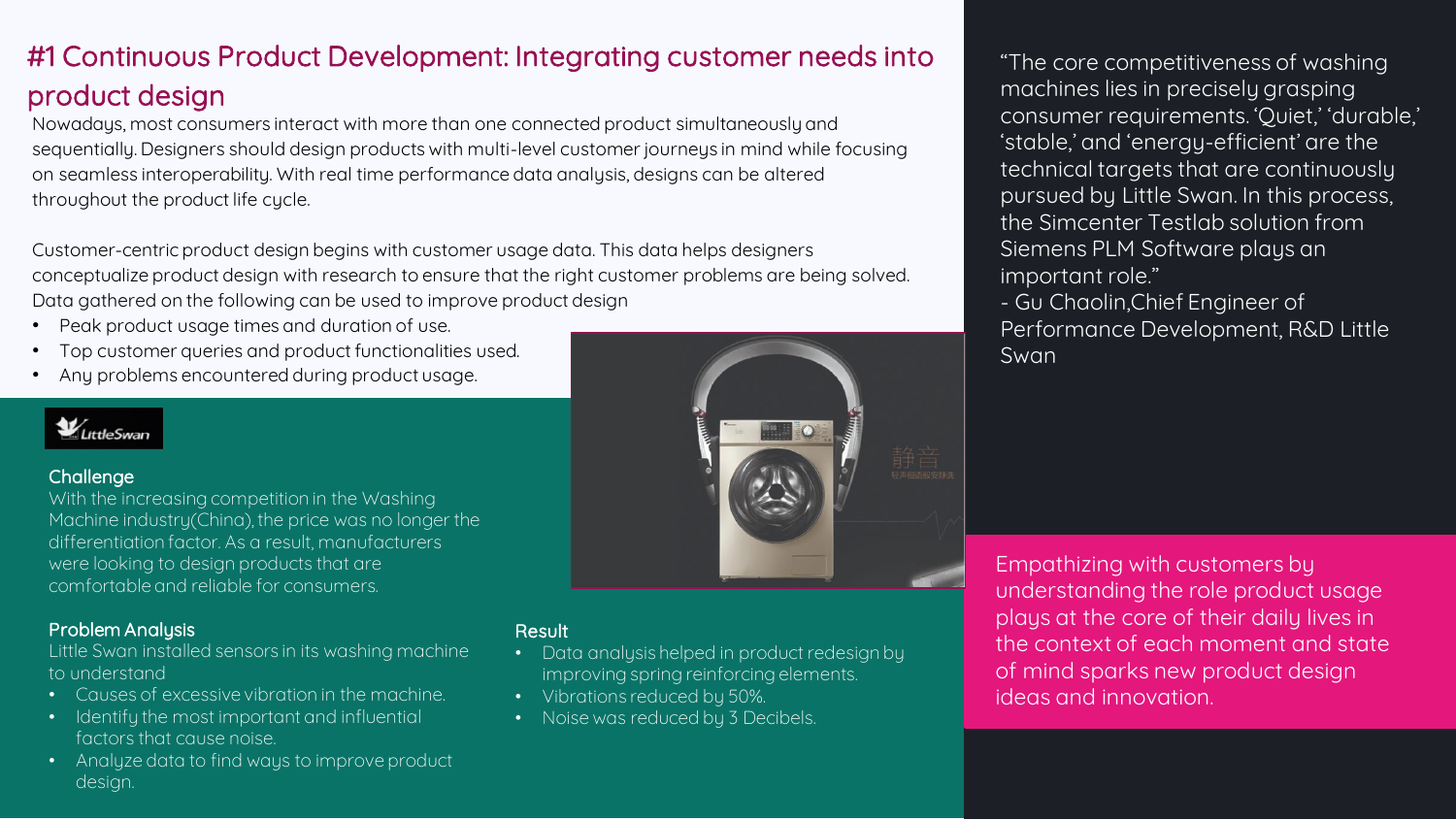## #2 Maintenance : Predictive and Prescriptive

Product performance analysis is critical to minimizing failures and adequately maintaining products to ensure consistency in their performance. With the changing needs of consumers, Preventive Maintenance is gaining importance by helping companies improve their reliability and build trust with their customers. Prescriptive Maintenance allows companies to identify what factors are not performing well, remotely adjust them, and alert consumers about usage issues.

Analyzing product performance can help with the following

- Understand product performance issues.
- Prevent product downtime.
- Monitor the health of the product.
- Reduce unnecessary maintenance costs.

## **COWQY**

**Challenge** Provide customers with a long-lasting, goodquality product that they can trust.



## **Analysis**

Coway uses data to analyze

- Each function that is used by the consumer, failure rate for each.
- Established a FRACIS System(Failure Reporting, Analysis, and Corrective Action) to prevent future failures.

#### **Result**

- Real-time water usage and product performance monitoring reports are sent to customers regularly.
- Indicates when the filter needs replacement.

"Predictive maintenance can reduce part replacement cost by 10% and labor cost by 25%"

- Incisiv Research

Coway's smart air and water purifiers are compatible with Amazon's voice assist. The system can be synced to send maintenance reminders and alerts to consumers.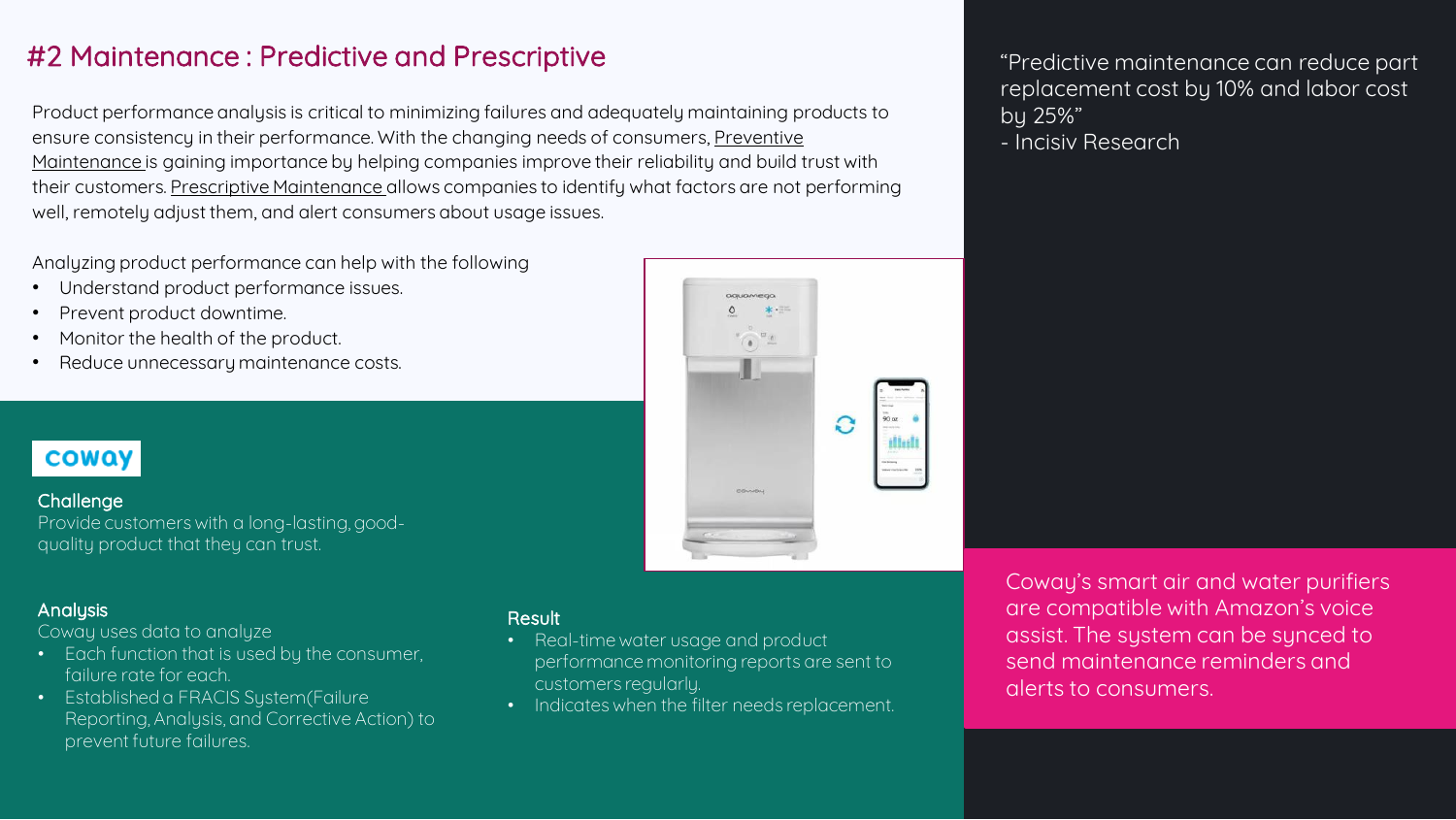## #3 Product Lifecycle Management : Analyzing product usage

Traditional product development has a one-way flow of information. Customer feedback is rarely incorporated into additional iterations of the product or into new products that are under development. Interconnected Smart Products have digital Twins that are created using sensors and technology. A twin is a virtual representation of the actual product that uses data analysis models and simulations to monitor product usage and performance.

Using a digital twin can help companies

- Gain competitive advantage by incorporating customer needs into the development cycle.
- Increase customer satisfaction.
- Improve product efficiency through virtual monitoring.



## el ona

### **Challenge**

DeLonghi realized that innovation in 'Product Functionality' for household appliances can give the brand a major competitive advantage.

## **Analusis**

The quantity of coffee, pre-infusion, and even water temperature were considered important factors in making the best coffee. The Smart Coffee Machine model controlled these factors while allowing consumers to manually operate the machine.

#### Result

- The machine increased user convenience by providing custom coffee recipes.
- Improved the quality of coffee made.
- Improved customer satisfaction by allowing consumers to control the machine through a mobile App.

"We are the first market in the world to launch La Specialista Maestro, which is the evolution of our hero manual machine, La Specialista. From the grinding, dosing, brewing and texturing, consumers have creative freedom as to how they make their coffee, whilst benefiting from cutting edge De'Longhi technology for precision and best extraction of flavor."

- Mr Paolo Albertoni, De'Longhi CEO Australia and New Zealand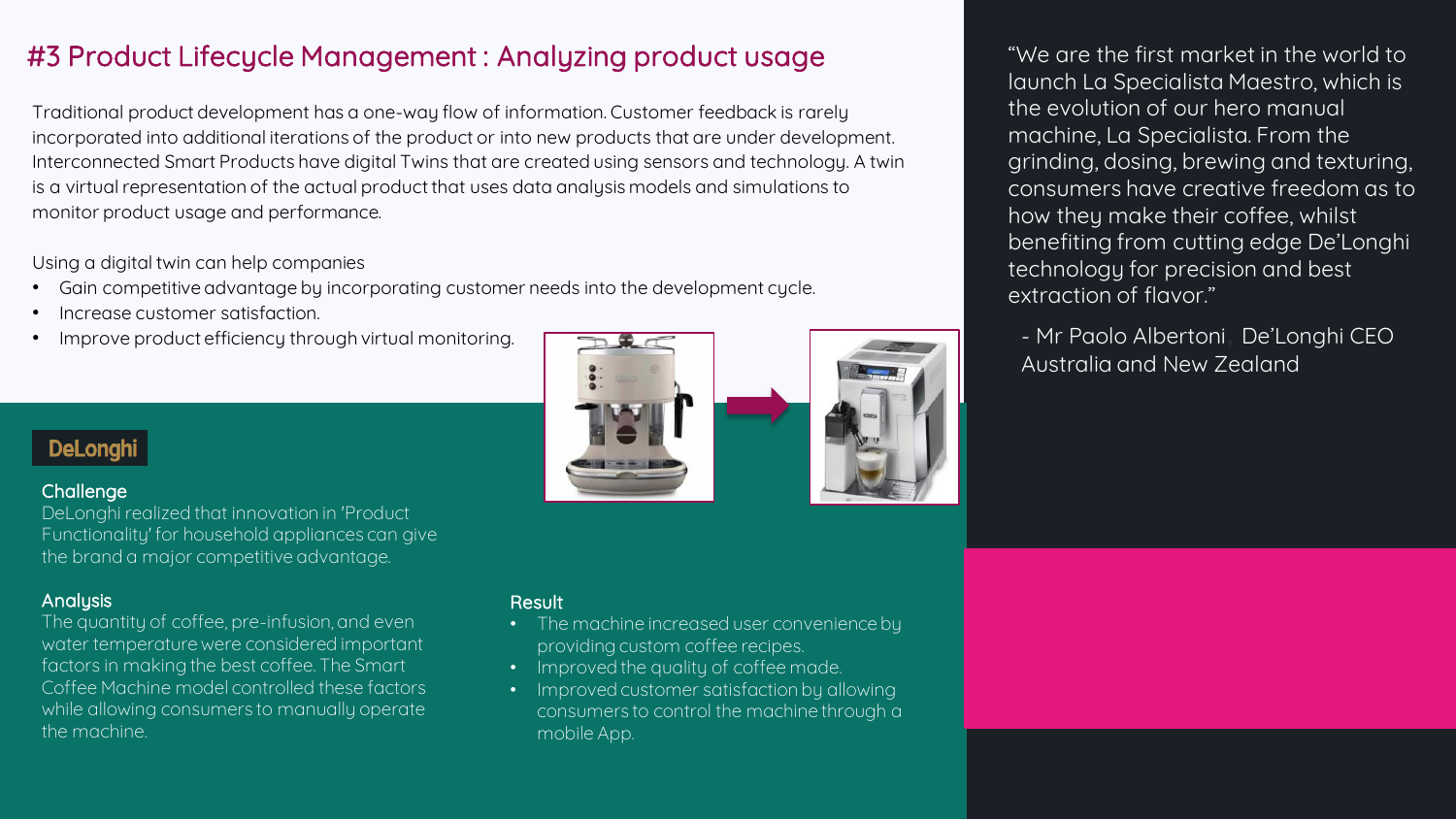## #4 Improved After Sales Service : Innovative Customer Service

To ensure value creation with connected devices, manufacturers are making customer service a top priority along the customer lifecycle. Using the data collected through Smart Products, companies can personalize their communication with customers by suggesting relevant products, guiding customers on product usage, notifying them of new product features, and suggesting timely repairs. This is a great way to improve customer experience and build customer loyalty.

Proactive services provided to customers can help generate new revenue streams by increasing the number of products serviced every year. Customer Service executives can better understand customer problems from remote locations allowing them to suggest corrective measures with higher accuracy.



### Smart devices help streamline the customer service support process

When customers speak to an agent, the agent is aware of the exact problem, as they have access to product performance data.

## Customer Support Teams are alerted

- If there is a performance issue with the product.
- If any part of the product needs immediate replacement.

### Result

- Consumers have a user manual on the App.
- They are alerted when the product is due for service.
- Quick and efficient interactions with service teams.

"89% of consumers are more likely to make another purchase after a positive customer service experience".

- Salesforce Research

"A customer is four times more likely to switch a competitor if the problem they're having is service-based".

- Bain and Company

66% of adults feel that valuing their time is the most important thing a company can do to provide them with good online customer experience. - Forrester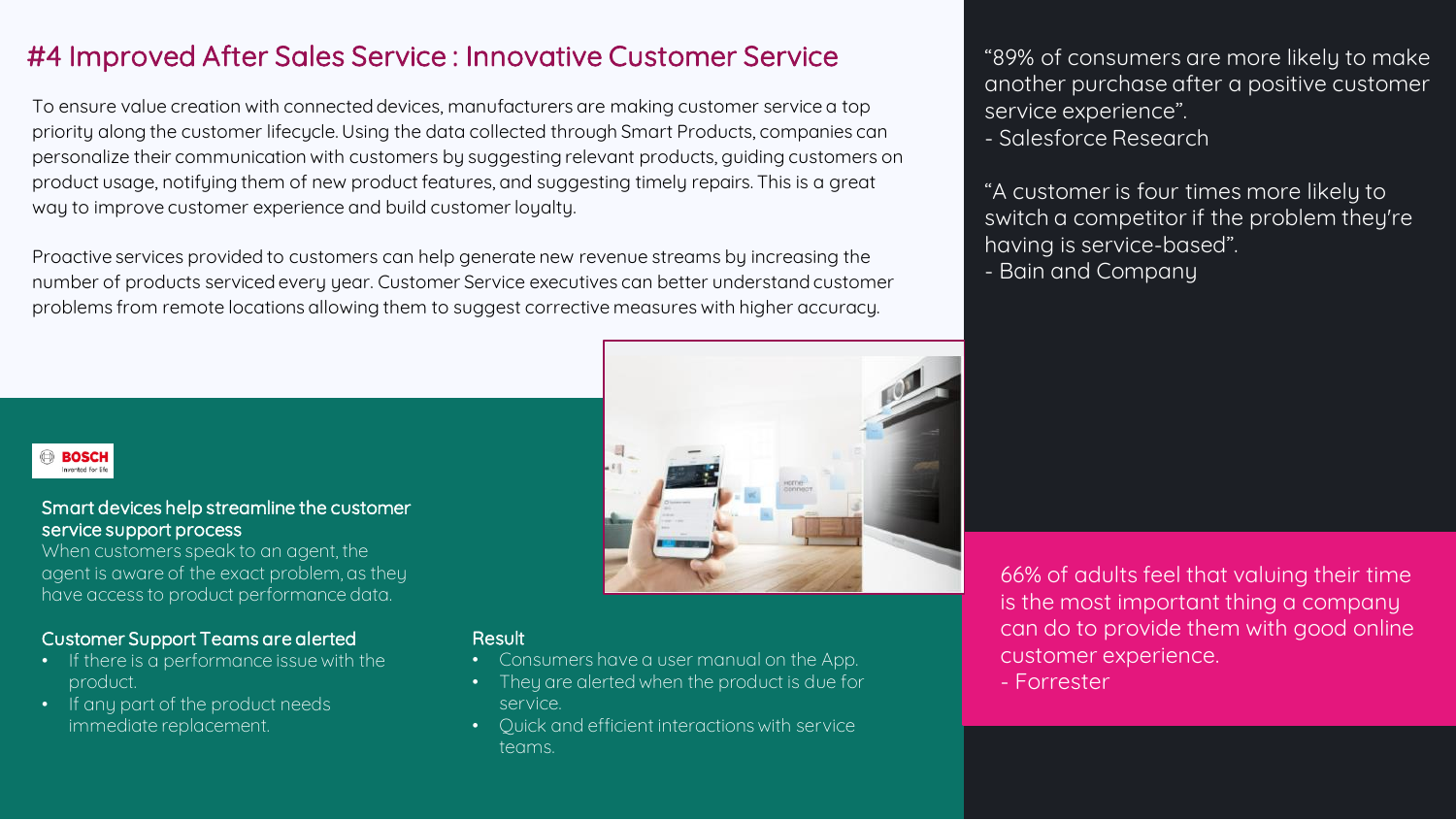Analyzing data to understand product **Benefits: Product Performance Monitoring** performance gives businesses a competitive advantage by enabling them to create longer-lasting, user-friendly, and differentiated products for their customers.

Products installed with sensors in 2020:

- Consumer electronics: 53%
- Home appliances: 72%
- Sporting goods: 21%
- Furniture: 10%







Improved Products: Complex products like pressure cookers, ovens, vacuum cleaners constantly provide feedback to the manufacturer. The resulting information collected can be used to predict - when maintenance is required and help design product improvements that are suited to the evolving customers' needs.

Reduced Operating Costs: Most businesses end up spending extra on after-sales services given to customers. Products stop functioning during the warranty period and must be replaced by the manufacturer. Through constant product performance monitoring failures can be predicted and resolved.

Enhanced Customer Service and Experience: Analyzing product performance can help manufacturers engage with customers even after the product has been sold to the customer. Additional sales can be generated through service related revenue streams like replacement of product parts.

Better understanding of Customer Preferences: The best way to see how a consumer operates a product is through real-time data gathering. It gives helpful insights into the usage and habit patterns of consumers. These insights are then incorporated into future products..

Improved Team Collaboration: A constant feedback mechanism for product development and analysis of product performance using data creates transparency amongst various product teams(From design to service), which allows for better communication and coordination.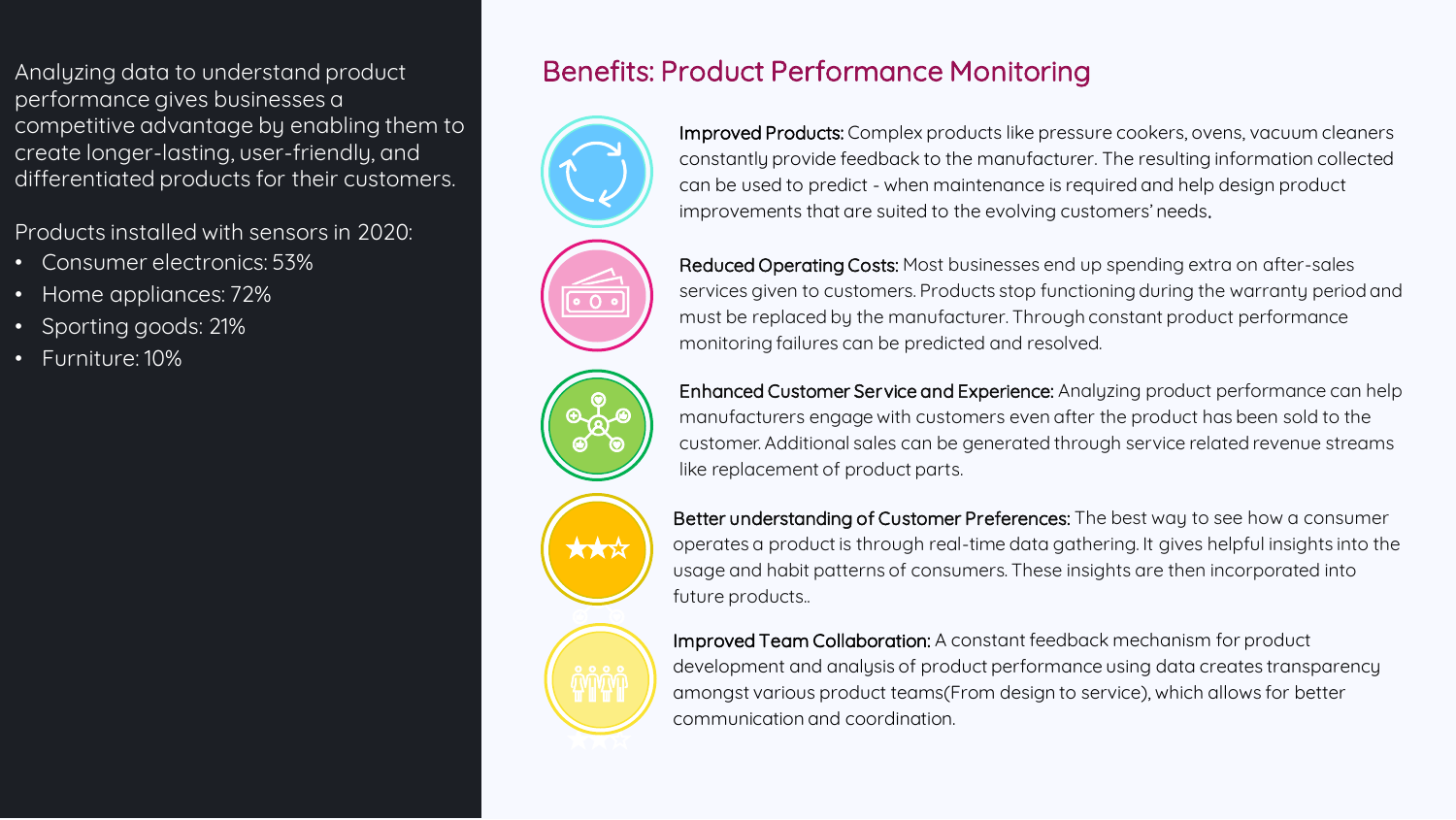## Xcelerator Cloud

From startup to large enterprise, you can scale IoT capabilities to match product and market requirements. Software-as-a-Service gives you the power of the world's most comprehensive digital twin – now in a more accessible, scalable and flexible form

MindSphere solutions enable analytics and AI capabilities for connected IoT devices. The data gathered from various devices/consumer products is collected in one central location using MindSphere, allowing real-time data analysis.

## **Benefits**

- Mindsphere Solutions help predict future failures/downtimes, thereby improving operational efficiency.
- Allow global access to cloud-based solutions.
- Provide 24x7 access to device/product performance data.
- Large volumes of data can be gathered and securing stored using the cloud solution.

To learn more about [MindSphere](https://siemens.mindsphere.io/en/about)





## Internet of Things **Low Code Application Development Platform**

Mendix is the world's leading development platform that connects various devices, assets and data systems. It is a low code application platform that enables faster application development with fewer resources.

### **Benefits**

- Improves operational efficiencu.
- Automates the App development cycle.
- Allows for seamless connectivity of both physical and digital worlds.
- Provides an optimal user experience for various customer touchpoints through effortless and efficient user applications.

To learn more about [Mendix](https://www.mendix.com/)

## **SIEMENS**